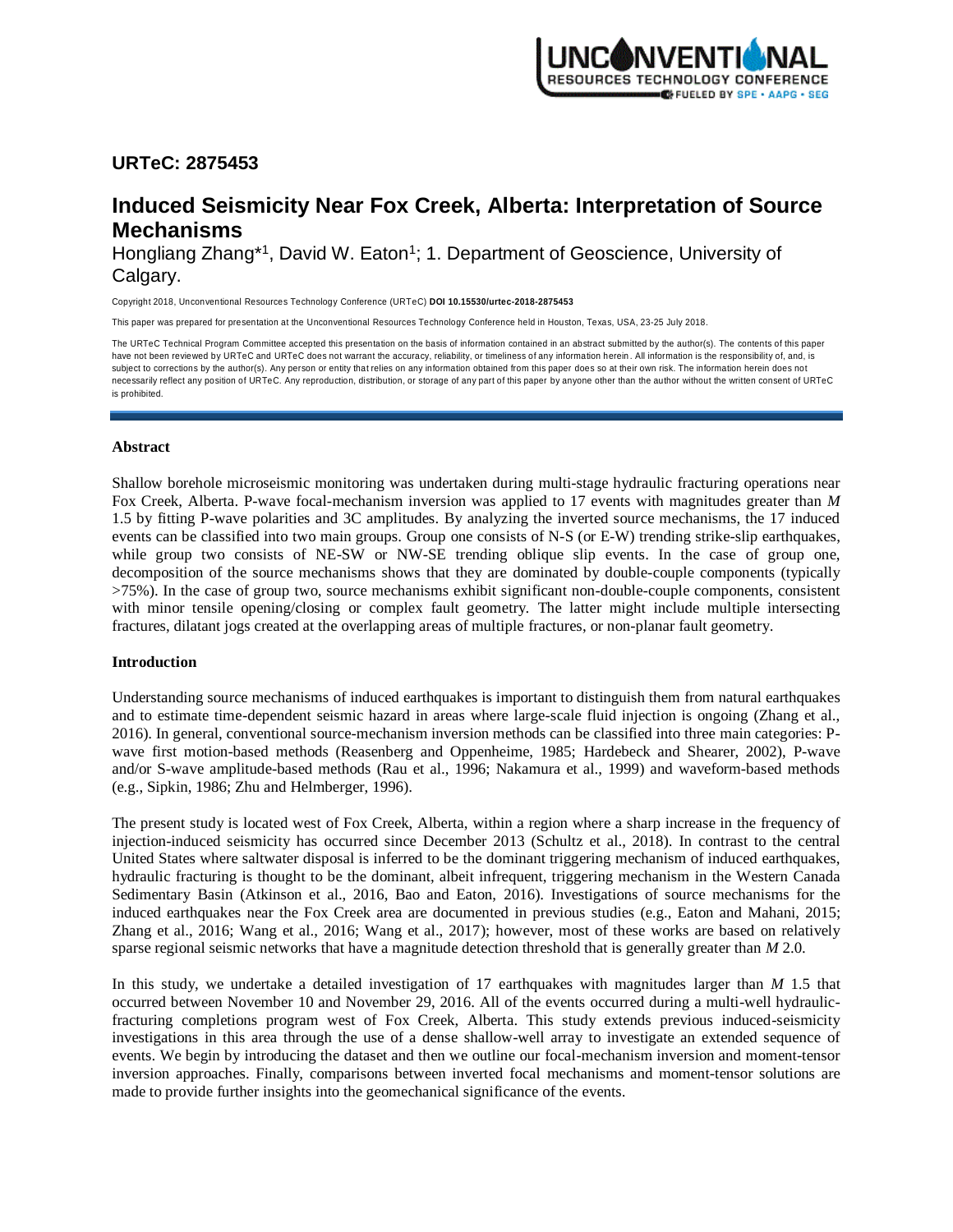#### **Method**

Focal-mechanism solutions were obtained to estimate source mechanisms using the polarities of observed P-wave first motions. Polarities were picked on the vertical component, which for our dataset usually has the highestamplitude response for P-wave arrivals compared with the horizontal components. The focal mechanism was then computed by minimizing the misfit between predicted and observed polarities using a grid search algorithm, in which all the possible strike, dip, rake angles were considered with a sampling of  $2^{\circ}$  for each. The following objective function is used to evaluate each trial focal mechanism:

$$
E = \sum_{i=1}^{M} [Pol^{obs}(i) - Pol^{mod}(i)]^{2}, \qquad (1)
$$

where *Pol<sup>obs</sup>* and *Pol<sup>mod</sup>* are the picked and modeled polarities (1 = positive and -1 = negative), and *M* is the total number of receivers. The modeled polarities were calculated based on the P-wave radiation pattern of a doublecouple source (Stein and Wysession, 2003).

We performed the moment-tensor inversion based on the 3C amplitudes of direct P-wave in a 1-D layered isotropic medium. For a homogeneous region around a source located at the origin, the *i*th component of particle motion arising from the radiated P-wave can be represented as (Aki and Richards, 2002):

$$
u_i^P(x,t) = (4\pi r \rho \alpha^3)^{-1} \{ \gamma_i \gamma_j \gamma_k M_{jk} \} \cdot \omega(t - \tau_p) , \qquad (2)
$$

where r denotes the source-receiver distance;  $\rho$  and  $\alpha$  are density and P-wave velocity;  $\gamma_i$  is the direction cosine at the source of the ray to the receiver;  $\omega(t)$  is the displacement time function at the source,  $\tau_p$  is the travel time from source to receiver, and the dot notion denotes time derivative. Terms within the curly braces represent the P-wave radiation pattern, and the summation convention is used in this equation. In addition, for a 1-D layered velocity model,  $\rho$  represents the average density, while r and  $\alpha$  denote the distance and average P-wave velocity along the raypath, respectively.

Based on equation (2), the observed 3C ground displacement amplitudes of direction P-wave can be cast in matrix notation as

$$
\mathbf{d}^{\text{obs}} = \mathbf{Gm} + \mathbf{n} \,. \tag{3}
$$

The least-squares solution to this overdetermined problem is given by:

$$
\hat{\mathbf{m}} = (\mathbf{G}^T \mathbf{G})^{-1} \mathbf{G}^T \mathbf{d}^{obs} . \tag{4}
$$

#### **Dataset**

The study area as shown in Figure 1 is situated west of Fox Creek, Alberta. Microseismic monitoring was carried out to record continuous ground-motion data between October 25 and November 29, 2016 over a four-well hydraulic fracturing treatment. The recording system consisted of a strong-motion accelerometer, six broadband seismometers and an array of 69 shallow borehole geophone system and two surface three-component geophones. In terms of the shallow borehole systems, each is comprised of three one-component geophones and one three-component geophone. In this study, only the 68 three-component geophones (marked in black triangles in Figure 1) were used. This distribution of stations provides good azimuthal coverage for the moment tensor calculations. As marked by circles in Figure 2, 17 induced events with magnitude larger than *M* 1.5 were observed during the monitoring period. Table 1 shows the origin times and event magnitudes reported on a regional event catalog. In this study, the 17 events were located using P-wave arrival times based on the velocity model derived from the available nearby well log data.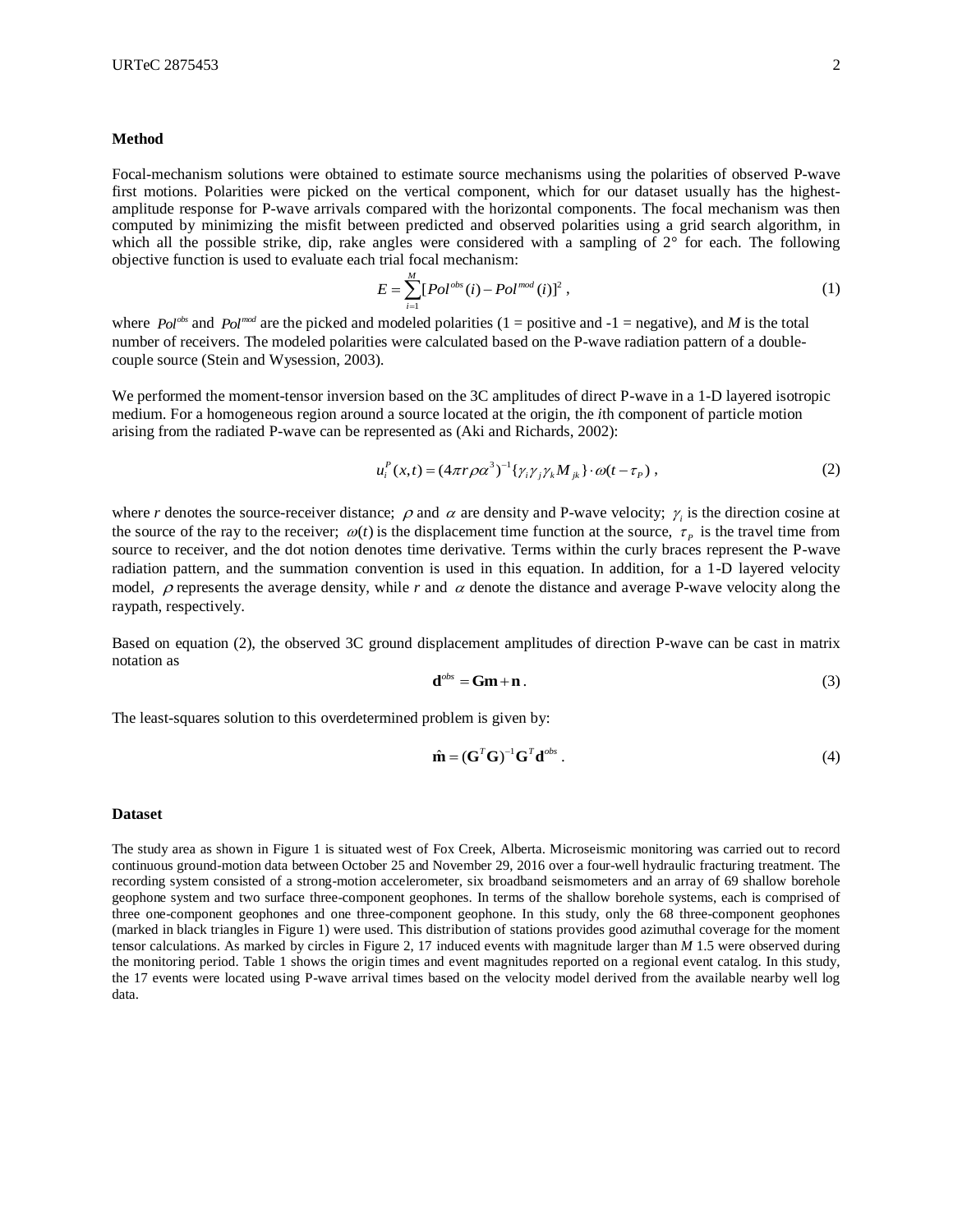

Figure 1: Map view of locations of horizontal wells (black lines), shallow borehole geophones (black triangles) and broadband seismometers (blue squares) and the accelerometer (green dot) used in this study.

| Event<br><b>ID</b> | Date and Time (UTC) | <b>Reported Magnitude</b> |
|--------------------|---------------------|---------------------------|
| 1                  | 2016/11/10 03:05:55 | $M_W$ 3.1                 |
| 2                  | 2016/11/10 09:55:29 | $M_{W}$ 2.8               |
| 3                  | 2016/11/11 02:33:46 | $M_{\rm W}$ 2.6           |
| 4                  | 2016/11/11 11:24:09 | $M_{W}$ 2.8               |
| 5                  | 2016/11/15 13:28:11 | MI 1.59                   |
| 6                  | 2016/11/21 21:39:45 | MI 1.84                   |
| 7                  | 2016/11/22 10:04:31 | $MI$ 2.1                  |
| 8                  | 2016/11/22 11:21:06 | MI 1.5                    |
| 9                  | 2016/11/22 13:18:44 | MI 1.68                   |
| 10                 | 2016/11/22 18:18:25 | $M_W 2.6$                 |
| 11                 | 2016/11/25 05:31:25 | $M_{W}$ 3.4               |
| 12                 | 2016/11/25 21:24:01 | $M_{\rm W}$ 3.5           |
| 13                 | 2016/11/27 14:52:51 | $M_W 2.8$                 |
| 14                 | 2016/11/28 06:53:38 | $M_W 3$                   |
| 15                 | 2016/11/28 15:35:27 | MI 1.86                   |
| 16                 | 2016/11/29 04:12:48 | $M_W$ 3                   |
| 17                 | 2016/11/29 10:15:25 | $M_W$ 3.6                 |

Table 1: Catalog of 17 induced events reported on a regional monitoring network.

# **Results**

Table 2 shows the focal-mechanism-inversion results based on P-wave polarities as well as the moment-tensorinversion results based on 3C displacement amplitudes of direct P-wave. The mechanisms are presented in the table as beach ball diagrams. For some events, a set of focal mechanism solutions were obtained that fit the observed polarities equally well, and a representative nodal plane is shown with color fill in Table 2. In general, however, there are two dominant focal mechanisms within the 17 induced events. Events 1-6 and 11-17 share a similar strike-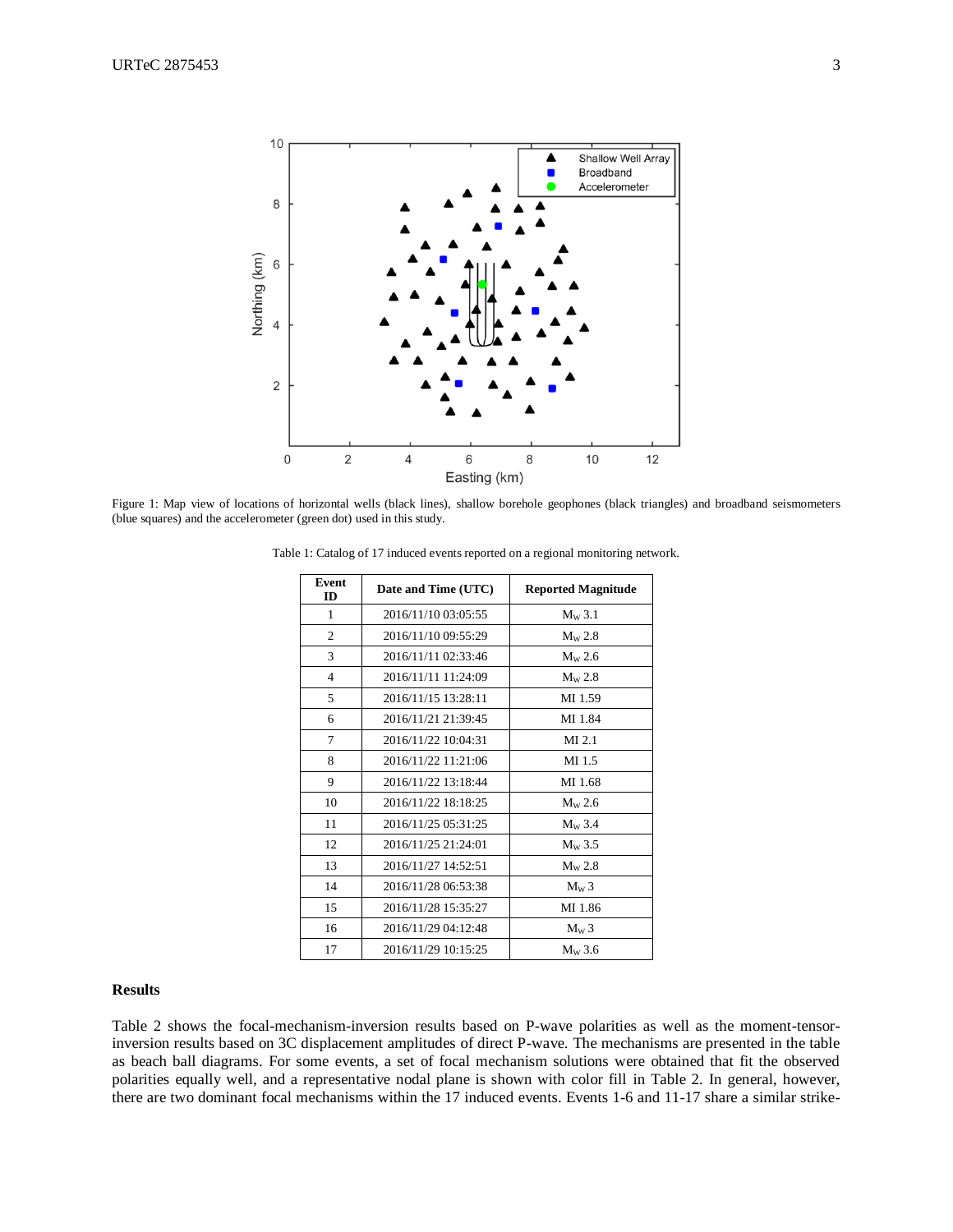slip focal mechanism with high dip angles typically  $>85^\circ$ . The two nodal planes for this group strike N-S and E-W. For events 7-10, the two nodal planes of the focal mechanism exhibit either NE-SW trending strike-dips with dip angles between 45° and 60° or NW-SE trending strike-slips with high dip angles (typically >85°) accompanied by significant strike-slip component.



Figure 2: (a) Map view and (b) side view of locations of 17 induced earthquakes investigated in this study. Event symbols are scaled based on moment magnitude and are colored by the date of occurrence.

Similarly, the moment-tensor-inversion results also exhibit two groups of source mechanisms: group one with events 1-6, 11-17 and group two with events 7-10. For group one, the nodal planes the best-fitting DC mechanism are very close to the previously described focal-mechanism-inversion results of this group. On the other hand, for group two, the nodal planes of the best-fitting DC solutions differ from the focal-mechanism solutions. This difference occurs because the moment-tensor solution has additional degrees of freedom that include non-DC components. Source parameters resulting from the moment-tensor inversion are summarized in Table 3. The seismic moment magnitudes were estimated by fitting Brune model (Brune, 1970; Brune, 1971), resulting in magnitudes ranging between  $M_W$  1.55 and  $M_W$  3.22. The misfits between the observed and theoretical P-wave amplitudes are relatively small, with misfits of <15% for most of events.

The moment tensors can also be represented graphically using a Hudson diagram (Hudson et al., 1989). This plot is parameterized using *T*, describing the deviatoric part of the moment tensor, ranging from -1 to 1 from the left to the right side of the plot, and with the parameter *k* measuring the volume change ranging from -1 at the bottom of the plot to 1 at the top. The DC region is situated in the middle of the plot. In Figure 3, it can be observed that the 4 events in the second group exhibit significant larger non-DC components compared with the 13 events in group one. Figure 4 shows the percentage of each component after the complete moment-tensor decomposition for each of the 17 events. For events 1-6 and 11-17, the focal mechanism is dominated by the DC (typically >75%) accompanied by minor CLVD and ISO. However, for events 7-10, significant non-DC components (up to 62%) are observed, which needs further interpretation.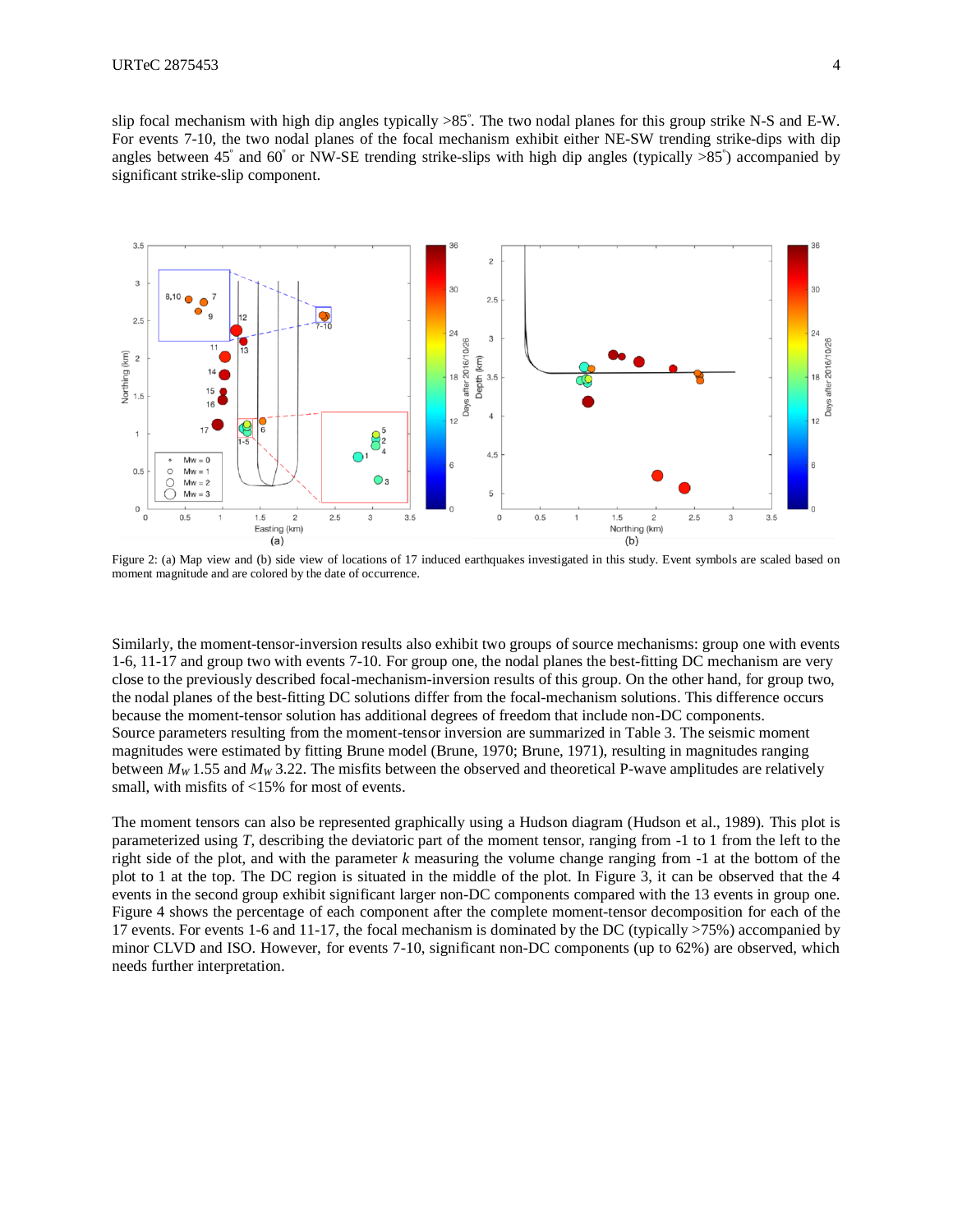| Event              | Focal                              | Moment                                                           | Event            | Focal                   | Moment                                                                                                            | Event                | Focal                                      | Moment                                                      |
|--------------------|------------------------------------|------------------------------------------------------------------|------------------|-------------------------|-------------------------------------------------------------------------------------------------------------------|----------------------|--------------------------------------------|-------------------------------------------------------------|
| ID<br>$\mathbf{1}$ | Mechanism<br>NP.<br>$\circ$        | <b>Tensor</b><br>D<br>$-80^{\circ}$<br>$\theta_0^{\alpha\alpha}$ | ID<br>$\sqrt{2}$ | Mechanism<br>$^{\circ}$ | <b>Tensor</b><br>P<br>$\begin{smallmatrix} \circ & \circ \\ & \circ & \circ \\ & \circ & \circ \end{smallmatrix}$ | ID<br>$\mathfrak{Z}$ | Mechanism                                  | <b>Tensor</b><br>$^{\circ}$<br>$\Phi$<br>B<br>$\theta_{00}$ |
| $\overline{4}$     | o<br>$\circ$<br>œ                  | D                                                                | 5                |                         | $\circ$ $\circ$                                                                                                   | 6                    | P                                          | $-6000$<br>$8^{0}$<br>D                                     |
| $\overline{7}$     |                                    |                                                                  | $\,8\,$          |                         |                                                                                                                   | 9                    |                                            |                                                             |
| $10\,$             |                                    |                                                                  | $11\,$           | P                       | $R^{\mathsf{S}}$<br>805                                                                                           | 12                   | $\delta^{\circ}_{\circ}$<br>8 <sup>o</sup> | $s^{\circ}$<br>8.88<br>P                                    |
| 13                 | Š<br>$^{00}$                       | ೢಁ<br>$P^{\frac{90}{600}}$                                       | $14$             | ႜိ<br>89                | $8^{\circ}$<br>$8^\circ$<br>D                                                                                     | 15                   |                                            | $\theta$ $\circ$<br>$\mathbf{g}$<br>$\circ$<br>$96^\circ$   |
| 16                 | $\Box$<br>80<br>8<br>$\circ$<br>8% | $\overline{a}$<br>$80^{\circ}$                                   | 17               |                         | $\frac{10}{9}$                                                                                                    |                      |                                            |                                                             |

Table 2: Summary of best-fitting focal-mechanism solutions and moment-tensor solutions.

Table 3: Source parameters retrieved from moment-tensor inversion.

| Event<br>ID    | <b>Moment</b><br>Magnitude $(M_w)$ | Misfit $(\% )$ | <b>Fault Planes for best DC</b><br>(strike, dip, rake) |
|----------------|------------------------------------|----------------|--------------------------------------------------------|
| 1              | 2.67                               | 11.6           | $(186, 90, -178)$ $(96, 88, 0)$                        |
| $\overline{2}$ | 2.15                               | 8.7            | $(4, 90, 179)$ $(94, 89, 0)$                           |
| 3              | 2.14                               | 8.6            | $(185, 90, 175)$ $(275, 85, 0)$                        |
| $\overline{4}$ | 2.37                               | 7.4            | $(4, 90, 178)$ $(94, 88, 0)$                           |
| 5              | 1.75                               | 7.1            | $(184, 89, 179)$ $(274, 89, 1)$                        |
| 6              | 1.75                               | 11.1           | $(4, 88, -179)$ $(273, 89, -2)$                        |
| 7              | 1.94                               | 12.3           | $(115, 82, -58)$ $(217, 33, -166)$                     |
| 8              | 1.55                               | 10.8           | $(112, 88, -67)$ $(207, 23, -174)$                     |
| 9              | 1.59                               | 17.6           | $(99, 80, -53)$ $(202, 38, -164)$                      |
| 10             | 1.82                               | 10.2           | $(113, 87, -61)$ $(208, 29, -175)$                     |
| 11             | 3.12                               | 13.1           | $(185, 82, 176)$ $(276, 86, 8)$                        |
| 12             | 3.20                               | 16.4           | $(8, 89, -178)$ $(278, 88, -1)$                        |
| 13             | 2.01                               | 17.6           | $(182, 89, 169)$ $(273, 79, 1)$                        |
| 14             | 3.00                               | 18.6           | $(181, 84, 172)$ $(272, 82, 6)$                        |
| 15             | 1.76                               | 7.6            | $(184, 89, 180)$ $(274, 90, 1)$                        |
| 16             | 2.65                               | 13.6           | $(7, 89, 173)$ $(97, 83, 1)$                           |
| 17             | 3.22                               | 11.0           | $(186, 80, 176)$ $(276, 86, 10)$                       |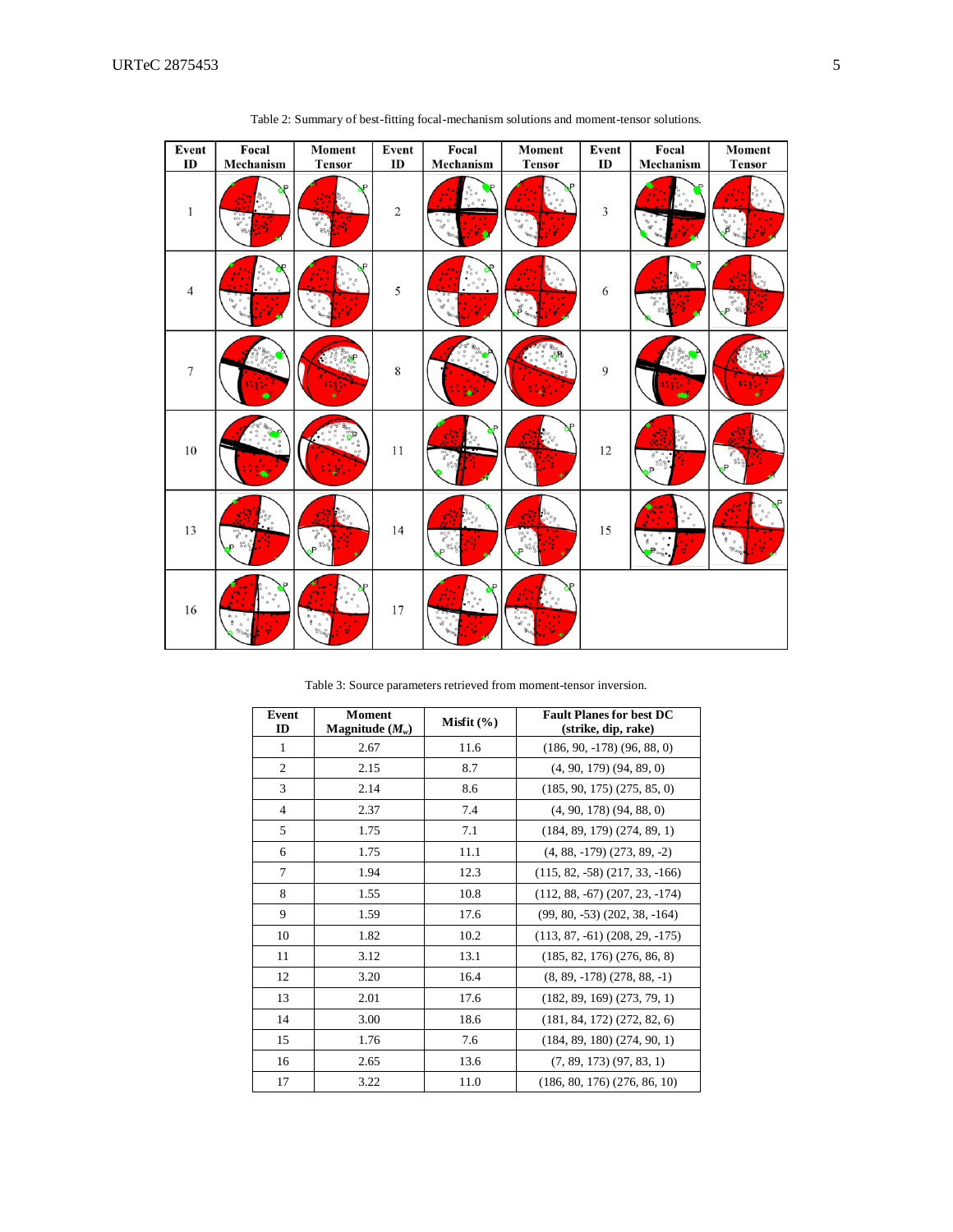

Figure 3: Hudson diagram showing mechanisms for the 17 induced events. Events within group one are marked by red dots, and events within group two are marked by green dots. Double-couple (DC) events plot in the middle of the diagram. (C)LVD denotes (compensated) linear vector dipole.



Figure 4: Decomposition of the moment tensor into double-couple (DC, green), compensated linear vector dipole (CLVD, red), and isotropic components (ISO, blue) calculated for each event.

## **Discussion**

The estimated moment magnitudes for the 17 induced events in this study range between  $M_W$  1.55 and  $M_W$  3.22, which are slightly lower than the reported values on the regional catalog (Table 1). As shown in Figure 2, focal depths of these events vary from 3211 m to 4929 m, and most of them are in vicinity of the fluid injection depth (~3.4 km) of hydraulic fracturing treatments. However, for events 11 and 12, compared with other events, they exhibit slightly deeper focal depth  $(> 4 \text{ km})$ , which lies in the Precambrian crystalline basement  $(> 3.8 \text{ km according})$ to Pilkington et al., 2000; Majorowicz et al, 2014; Wang et al., 2017). Nevertheless, the relatively shallow focal depth of these events exhibits a good agreement with previous studies (Zhang et al., 2016; Wang et al., 2016; Wang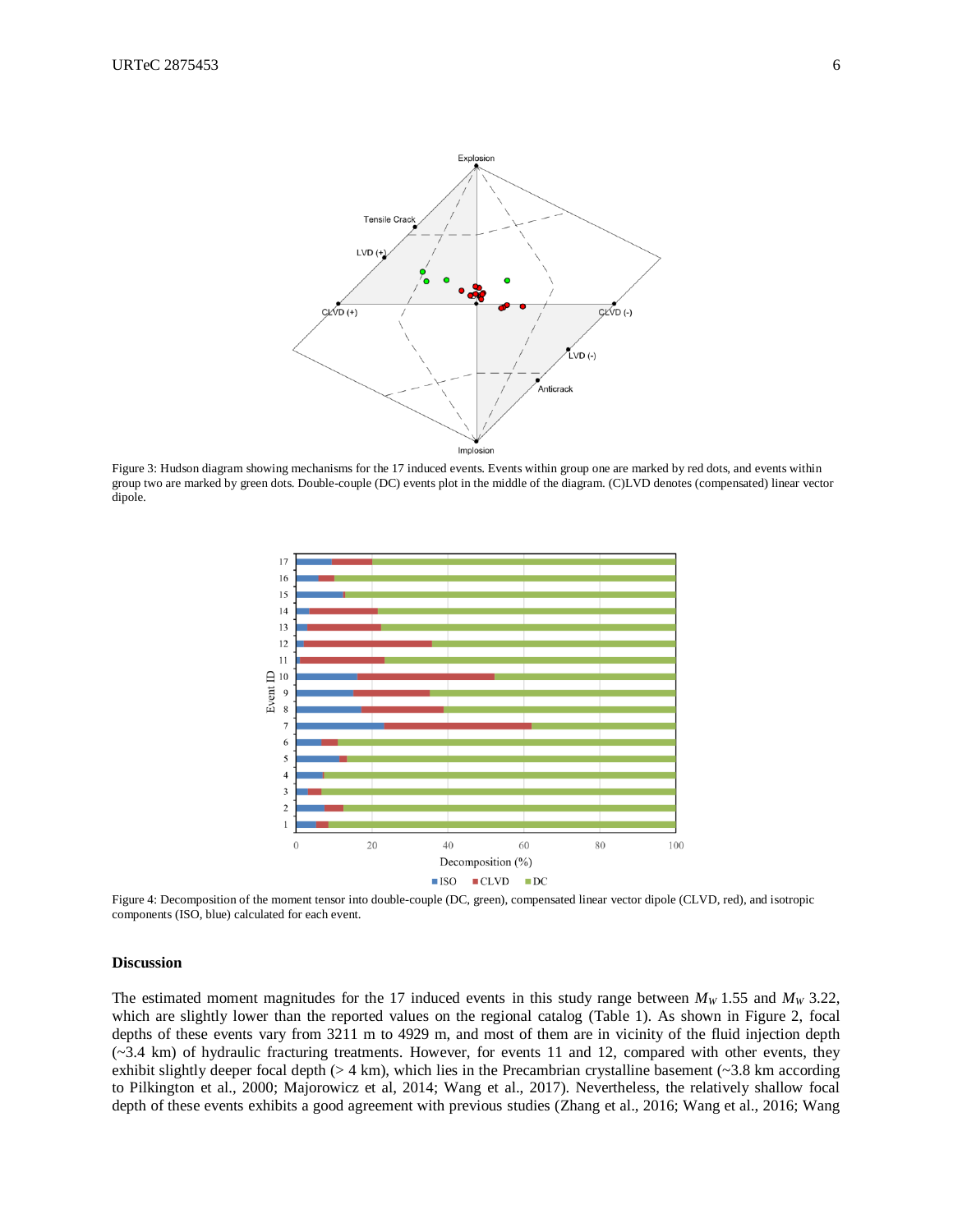Our focal mechanism solutions for both group one and group two are consistent with previous studies in the nearby area (Eaton and Mahani, 2015; Wang et al., 2017; Zhang et al., 2016), in which the source mechanisms yield either N-S/E-W or NE-SW/NW-SE trending nodal planes. However, relative to group one which exhibits strike-slip mechanism with nearly vertical N-S/E-W nodal planes as well as minor non-DC components (typically  $\lt 25\%$ ), significant dip-slip components (for the NW-SE trending nodal plane) and small dip angles (< 40° for the NE-SW trending nodal plane) are observed within the best DC solutions of group two. In addition, significant non-DC (up to 62%) are also observed in the moment-tensor solutions for group two. The non-DC component can be interpreted in various ways. In the context of hydraulic fracturing, volumetric components of the moment tensor could signify a component of tensile opening. On the other hand, non-DC components can also arise from complex source characteristics such as multiple intersecting fractures, dilatant jogs created at the overlapping areas of multiple fractures, or non-planar fault geometry (Zhang et al., 2016).

Moment-tensor inversion results may contain artifacts due to a number of factors, such as the S/N for a given dataset, uncalibrated velocity model, anisotropy of velocity model, source location errors and errors in amplitude picks, and inversion algorithm itself (Zhang et al., 2016). Future work is needed to determine the possible effects from these sources of artifacts.

# **Conclusions**

The P-wave polarity-based focal-mechanism inversion and P-wave amplitude-based moment-tensor inversion were undertaken for a set of 17 induced events recorded during a hydraulic fracturing program west of Fox Creek, Alberta. The moment magnitudes of these events are estimated to range between  $M_W$  1.55 and  $M_W$  3.22. In both of two sets of inversion results, two groups of source mechanisms were identified: group one, predominantly doublecouple (DC) N-S or E-W trending strike-slip events; and group two, a set of events exhibiting significant non-DC components with high-dip angle dip-slip (thrust-faulting) or low-dip angle strike-slip. For group one, the nodal planes of the best-fitting DC within the moment tensor are very close to the focal-mechanism-inversion results. For the other group, the nodal plane solutions exhibit slightly larger difference between the two sets of results. The full moment tensors are decomposed into three components: ISO, DC and CLVD. The 13 events within group one have DC-dominated source mechanisms (typically > 75%), accompanied by minor CLVD and ISO. For the 4 events within group two, significant non-DC components are observed (up to 62%).

## **Acknowledgements**

Two anonymous companies are thanked for providing access to the data of shallow wellbore array. The BuriedArray acquisition method was used under license from Microseismic Inc. This work was supported by the Natural Sciences and Engineering Research Council of Canada (NSERC) through the NSERC/Chevron Industrial Research Chair in Microseismic System Dynamics and a Collaborative Research and Development (CRD) grant. The CRD grant is also supported by TransAlta Utilities and Nanometrics Ltd. Sponsors of the Microseismic Industry Consortium are also thanked for their ongoing support. Mitacs is thanked for the financial support through Mitacs-Accelerate Graduate Research Internship Program. The event catalog in Table 1 was taken from the TA regional seismic catalog maintained by Nanometrics.

# **References**

Aki, K., and P. G. Richards, 2002, Quantitative Seismology: University Science Books.

- Bao, X., and D. W. Eaton, 2016, Fault activation by hydraulic fracturing in western Canada: Science, 354, 1406- 1409.
- Atkinson, G. M., D. W. Eaton, H. Ghofrani, D. Walker, B. Cheadle, R. Schultz, R. Shcherbakov, K. Tiampo, J. Gu, R. M. Harrington, Y. Liu, M. van der Baan, and H. Kao, 2016, Hydraulic fracturing and seismicity in the Western Canada Sedimentary Basin: Seismological Research Letters, 87(3), 631-647.
- Brune, J. N., 1970, Tectonic stress and the spectra of seismic shear waves from earthquakes: Journal of Geophysical Research, 75, 4997-5009.

Brune, J. N., 1971, Correction: Journal of Geophysical Research, 76, 5002.